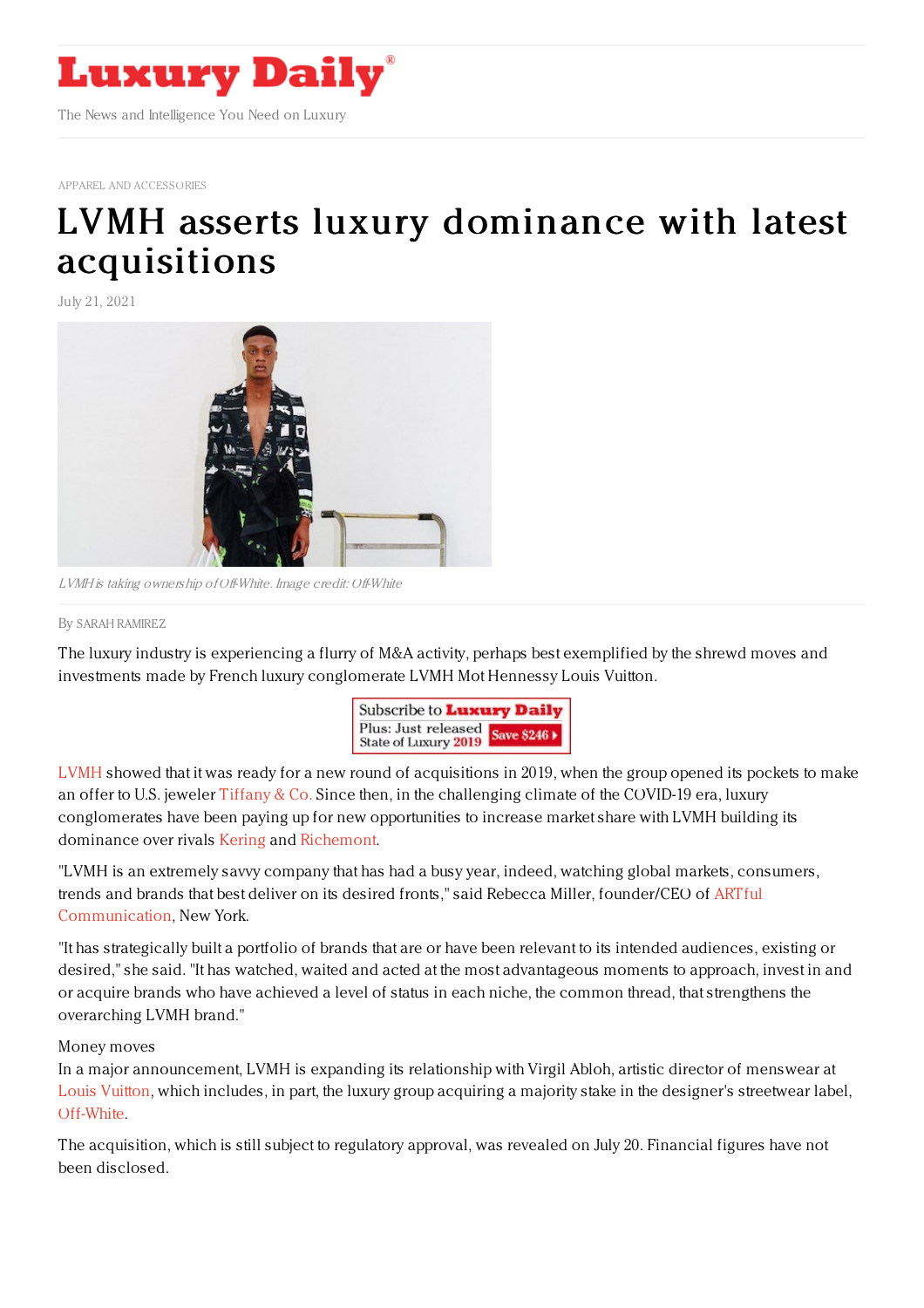

VirgilAbloh seeking inspiration for his spring/summer 2020 collection runway show. Image credit: Louis Vuitton

Mr. Abloh, founder and CEO at Off-White, will maintain a 40 percent interest in the company, while LVMH owns a 60 percent interest in the trademark. Mr. Abloh will continue as creative director of Off-White and as artistic director at Louis Vuitton, with new projects from the partnership on the horizon (see [story](https://www.luxurydaily.com/lvmh-acquires-majority-stake-in-off-white-expanding-relationship-with-virgil-abloh/)).

LVMH and Mr. Abloh also plan to launch new brands and partner with existing labels outside of the fashion sector, though specific details have not been revealed.

While those plans will materialize in the coming months and years, by taking a controlling stake in Off-White and giving Mr. Abloh a larger role beyond Louis Vuitton, LVMH is ensuring that one of fashion's most influential and consequential designers and former Fendi intern is not tempted to go elsewhere.

As LVMH's flagship, Louis Vuitton is consistently a strong performer in the conglomerate's most valuable sector.

In the first quarter of 2021, LVMH's fashion and leather goods category saw its revenues increase by 52 percent y-o-y, and 37 percent from Q1 2019, to 6.74 billion euros, or \$8.05 billion (see [story](https://www.luxurydaily.com/lvmh-q1-2021-revenue/)). The group is set to announce its first half results on July 26.

The Off-White announcement came the day after L [Catterton](https://www.lcatterton.com/), the consumer-focused private equity firm backed by LVMH and Groupe Arnault, agreed to take a majority stake in Italian fashion [Etro](https://www.etro.com/us-en/).



Milan-based Etro is known for its colorful prints. Image credit: Etro

While terms of the transaction were not disclosed, the Etro family will retain a significant minority share. Gerolamo Etro, who founded the label in 1968, will be named chairman.

L Catteron will support Etro which has both monobrand boutiques and valuable wholesale retail partnerships in becoming a leading high-end brand by enhancing its digital presence, courting younger consumers and expanding its global presence, with a focus on Asia.

"We are confident that with our broad global network and experience building fashion brands, Etro will be well positioned to become an international powerhouse and a leader in its category," said Luigi Feola, managing partner and head of Europe at L Catterton, in a statement.

Etro is not the only Italian label LVMH is spending money on recently. In April, the luxury conglomerate increased its stake in [Tod's](https://www.tods.com/us-en/home.html) from 3.2 percent to 10 percent (see [story](https://www.luxurydaily.com/lvmh-increases-share-in-tods-to-10pc/)).

In a February 2021 deal, L Catterton also acquired a majority stake in German footwear brand [Birkenstock](https://www.luxurydaily.com/birkenstock-sells-majority-stake-to-lvmh-backed-firm/) (see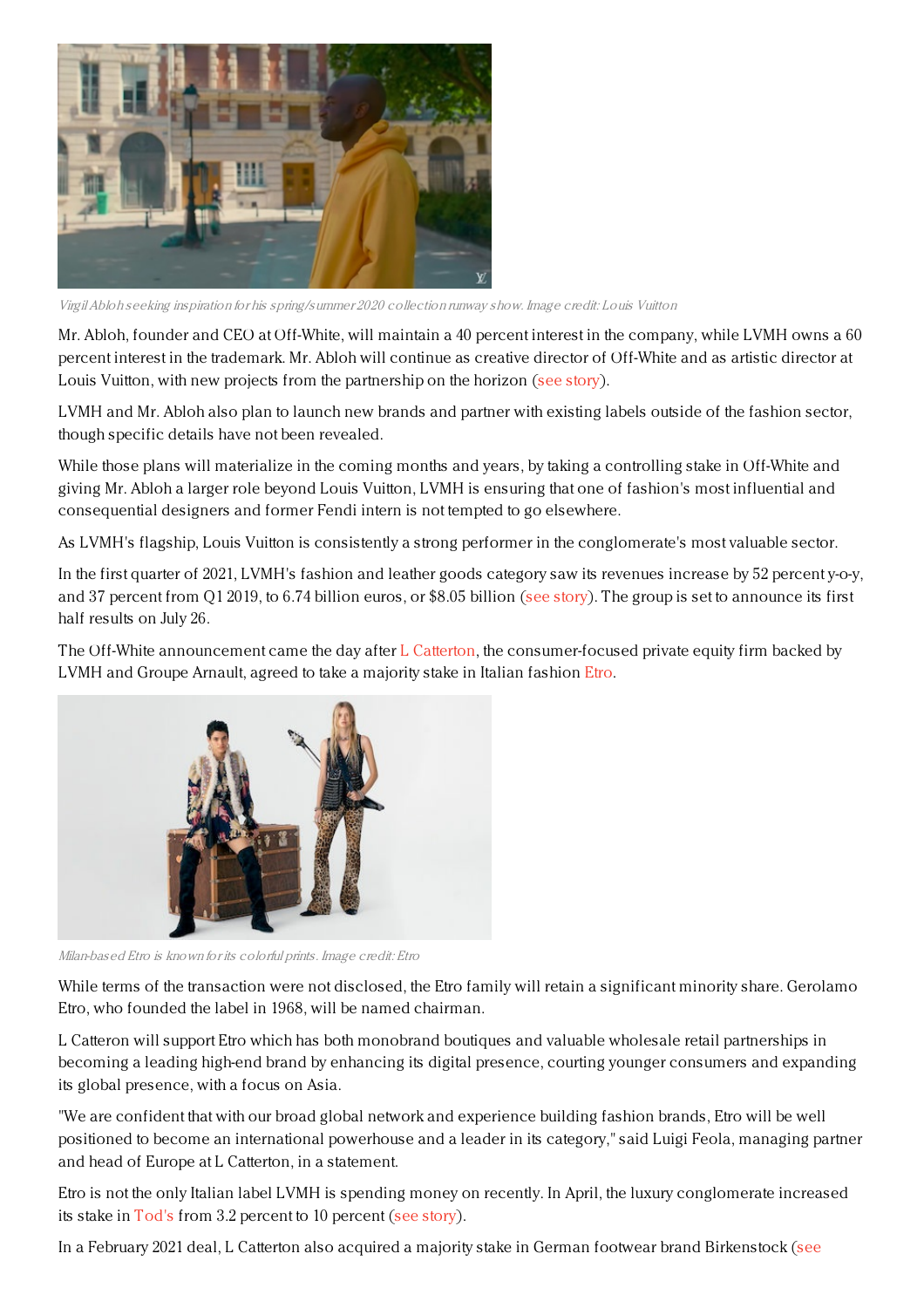### story).

The luxury giant is seemingly taking advantage of an uncertain business environment to expand market share in key categories and geographic regions by targeting mid-sized brands. Some, such as Off-White and Birkenstock, are thriving and driving trends, while Tod's struggles have only been worsened by the pandemic.

"LVMH appears to have an insatiable appetite for brand acquisition," Ms. Miller said. "COVID opened the flood gates to this path, beginning with investing in established, respected, focused brands where one may assume it might lead to a buyout in the future."

Bernard Arnault, chairman and CEO of LVMH, has a well-earned reputation for aggressive acquisitions, even pursuing unsuccessful bids for Gucci and Herms (see [story](https://www.luxurydaily.com/what-would-happen-if-lvmh-took-over-hermes/)).

However, LVMH's acquisition of Tiffany & Co. which was negotiated in part through press releases and court filings (see [story](https://www.luxurydaily.com/lvmh-powers-ahead-with-revised-15-8bn-deal-for-tiffany/)) may have marked a turning point. When the sale finally closed earlier this year for the discounted price of \$15.8 billion (see [story](https://www.luxurydaily.com/lvmh-taps-new-management-team-at-tiffany-co-to-complete-takeover/)), it became the group's most expensive acquisition and most American asset.



Since the acquisition, Tiffany & Co. has taken a more upscale approach. Image credit: Tiffany & Co.

While headquartered in Milan, Off-White also has a uniquely American sensibility due to the creative direction from Mr. Abloh, a Chicago native.

Certainly, not all of LVMH's investments have been successful.

Earlier this year, the group "paused" ready-to-wear label Fenty, led by pop star and entrepreneur Robyn Rihanna Fenty, after it failed to find its footing. L Catterton [continues](https://www.savagex.com/) backing Rihanna's inclusive lingerie label, Savage X Fenty (see [story](https://www.luxurydaily.com/lvmh-faces-setback-with-fenty-puts-fashion-label-on-hold/)).

That misstep has not dissuaded LVMH from investing in new brands. The conglomerate was recently announced as a minority investor in an upcoming clothing and accessories label from British designer Phoebe Philo, former creative director of LVMH's Celine.

"There sits in the balance the idea of corporate bloat," Ms. Miller said. "Will it be revered as astute or greedy? A delicate threshold that LVMH must weigh carefully."

## More M&A to come?

LVMH is not alone in the luxury industry with its renewed focus on M&A consolidation.

In June, Swiss luxury group Richemont acquired 100 percent of Belgian handbag house Delvaux, strengthening its soft goods portfolio (see [story](https://www.luxurydaily.com/richemont-acquires-delvaux/)). In addition to several investments in the circular fashion space, French luxury conglomerate Kering acquired Danish luxury optical brand Lindberg earlier this month as it looks to further grow its eyewear business (see [story](https://www.luxurydaily.com/kering-eyewear-lindberg/)).

Meanwhile, Italian menswear company Ermenegildo Zegna Group is planning to become a publicly-traded company on the New York Stock Exchange as it looks to raise capital for future acquisitions. The fashion group has been accelerating its own investments in key brands and factories to strengthen its positioning (see [story](https://www.luxurydaily.com/ermenegildo-zegna-public-company/)).

Other luxury independent brands that have been suspected of being targeted for acquisition have surprised industry watchers with recent developments.

Italy's Salvatore Ferragamo is set to welcome Marco Gobbetti as CEO and general manager once he has fulfilled his contractual obligations to British fashion brand Burberry, where he has been chief executive since 2017 (see [story](https://www.luxurydaily.com/marco-gobbetti-ferragamo-ceo/)).